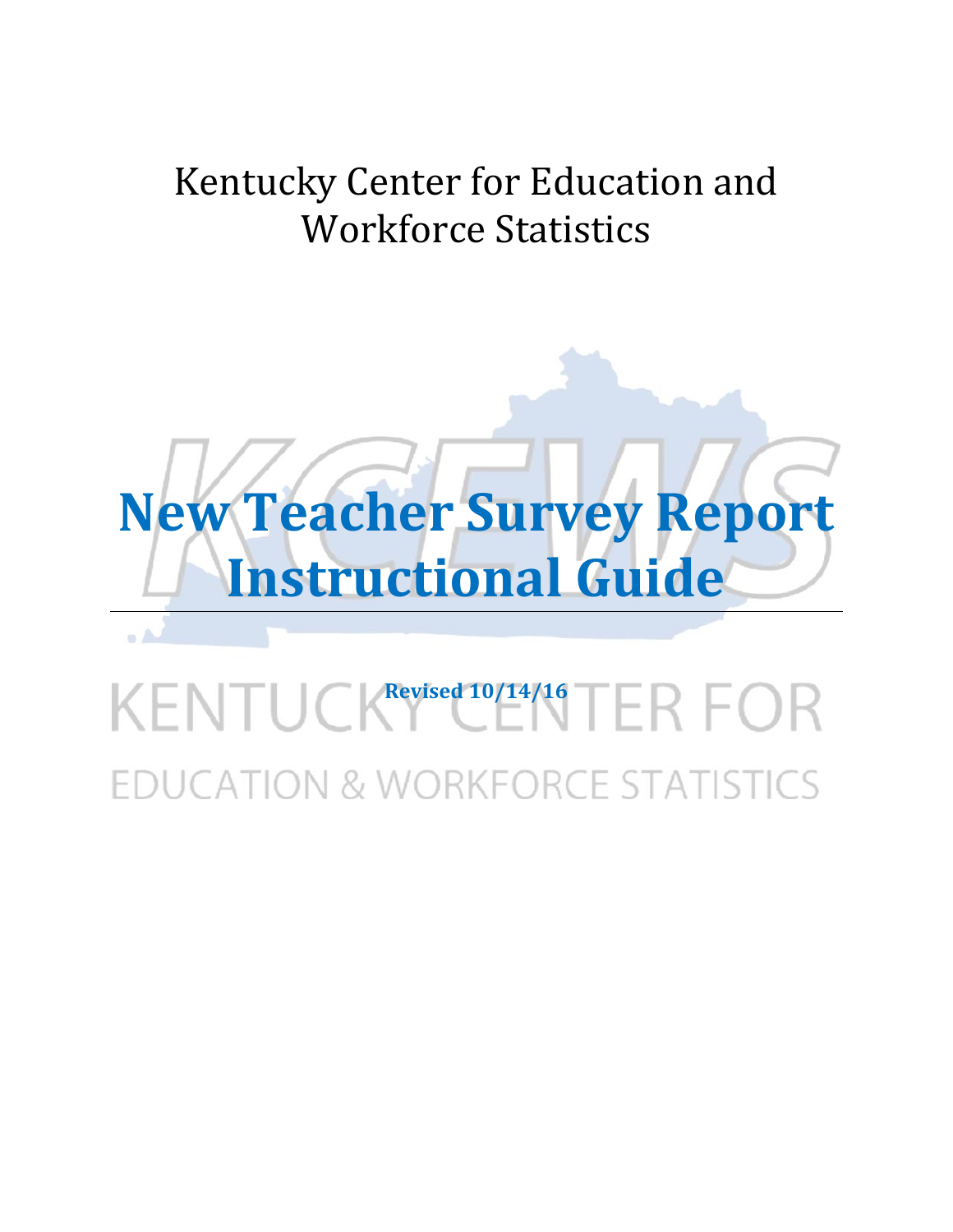#### **Accessing the New Teacher Survey for 2015-2016**

The Kentucky Education Professional Standards Board (EPSB) New Teacher Survey is administered to gather data about the perception of the quality of the teacher certification programs in Kentucky and to gauge attitudes toward current institutional training. It is administered to principals, resource teachers, cooperating teachers, interns, and student teachers during Fall 2015 and Spring 2016.

You can access the report from the EPSB website (www.epsb.ky.gov). Locate the 'View the KEPP Report Card' item in the 'How Do I…' menu on the right side of the page.



From there, click on the menu item titled 'Survey of New Teachers' below the Statewide Totals menu.

|                                 | <b>State Report Card on Educator Preparation</b><br>The Report Card reflects the quality of teacher and administrator preparation programs throughout the |                                                                                                                                                                                                                              |
|---------------------------------|-----------------------------------------------------------------------------------------------------------------------------------------------------------|------------------------------------------------------------------------------------------------------------------------------------------------------------------------------------------------------------------------------|
| large, More                     |                                                                                                                                                           | Commonwealth as demonstrated via indicators deemed important by the Governor, the General Assembly, the<br>Kentucky Board of Education, higher education, teachers and administrators, parents, the EPSB, and the public-at- |
| <b>Colleges/Universities</b>    |                                                                                                                                                           | <b>Statewide Totals</b>                                                                                                                                                                                                      |
| Statewide Information           | Alice Lloyd College                                                                                                                                       | Statewide Student and Faculty Data                                                                                                                                                                                           |
| <b>Asbury University</b>        | <b>Bellarmine University</b>                                                                                                                              | New Teacher Assessments                                                                                                                                                                                                      |
| Berea College                   | <b>Boyce College</b>                                                                                                                                      |                                                                                                                                                                                                                              |
| <b>Brescia University</b>       | Campbellsville University                                                                                                                                 | <b>Test for School Administrators</b>                                                                                                                                                                                        |
| Centre College                  | Eastern Kentucky University                                                                                                                               | Survey of New Teachers                                                                                                                                                                                                       |
| Georgetown College              | <b>JCPS ACES</b>                                                                                                                                          |                                                                                                                                                                                                                              |
| Kentucky Christian University   | Kentucky State University                                                                                                                                 |                                                                                                                                                                                                                              |
| Kentucky Wesleyan College       | <b>Lindsey Wilson College</b>                                                                                                                             |                                                                                                                                                                                                                              |
| <b>Mid-Continent University</b> | Midway College                                                                                                                                            |                                                                                                                                                                                                                              |
| Morehead State University       | Murray State University                                                                                                                                   |                                                                                                                                                                                                                              |
| Northern Kentucky University    | <b>Spalding University</b>                                                                                                                                |                                                                                                                                                                                                                              |
| St. Catharine College           | Teach For America - Appalachia                                                                                                                            |                                                                                                                                                                                                                              |
| Thomas More College             | Transylvania University                                                                                                                                   |                                                                                                                                                                                                                              |
| <b>Union College</b>            | University of Kentucky                                                                                                                                    |                                                                                                                                                                                                                              |
| University of Louisville        | University of Pikeville                                                                                                                                   |                                                                                                                                                                                                                              |
| University of the Cumberlands   | Western Kentucky University                                                                                                                               |                                                                                                                                                                                                                              |

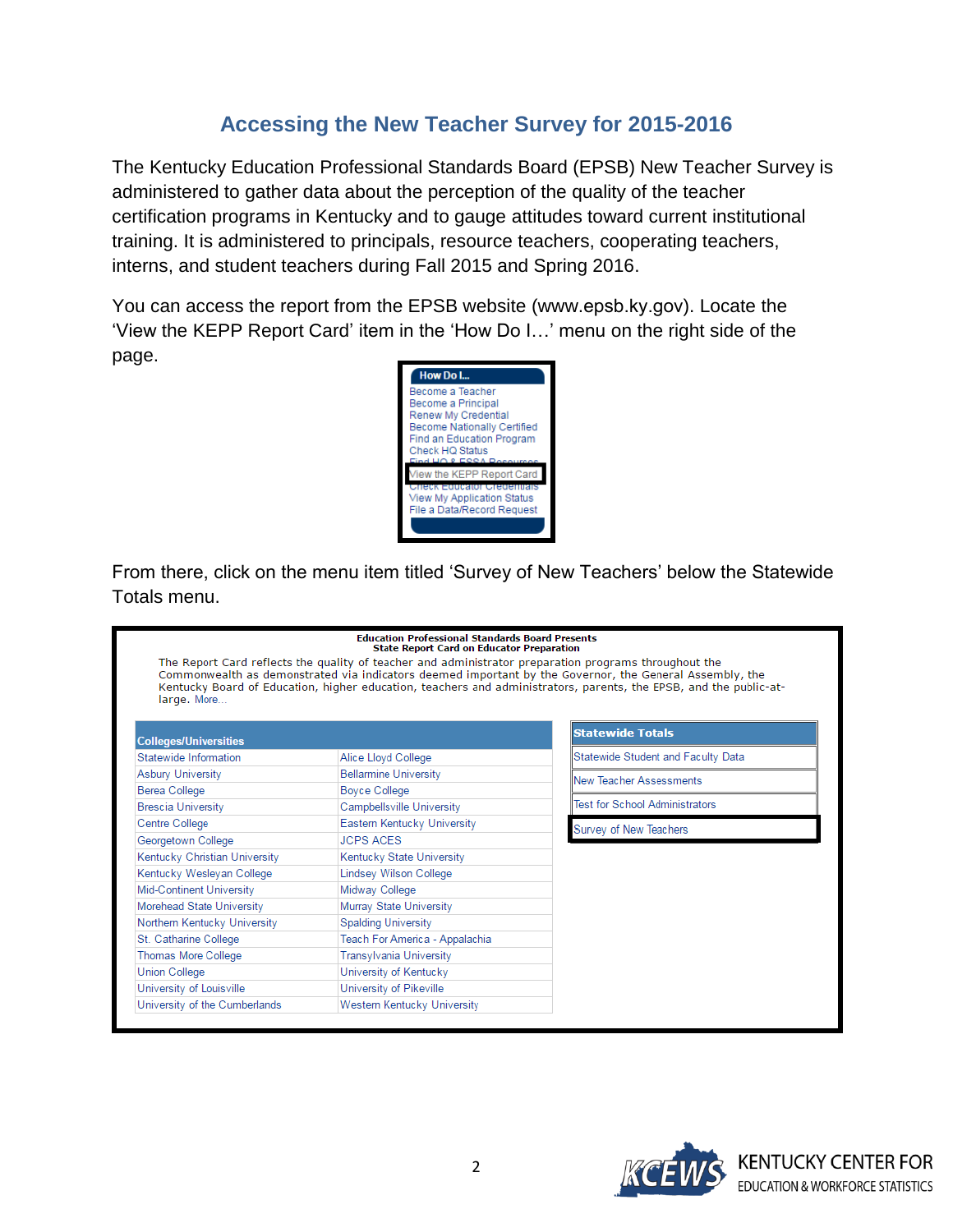The link for the 2015-2016 EPSB New Teacher Survey is posted at the top of this list, as **2015-2016 Results.** 

| <b>Kentucky.gov</b>                                                                                                                                            | <b>KY Agencies KY Services</b>                                                                                                                                                                                                                                                                 | Search |
|----------------------------------------------------------------------------------------------------------------------------------------------------------------|------------------------------------------------------------------------------------------------------------------------------------------------------------------------------------------------------------------------------------------------------------------------------------------------|--------|
| PSB                                                                                                                                                            | Education Professional Standards Board                                                                                                                                                                                                                                                         |        |
| <b>Assessment</b>                                                                                                                                              |                                                                                                                                                                                                                                                                                                |        |
| Certification<br>Assessment Requirements<br><b>• Principal Tests</b><br><b>E</b> Teacher Tests<br>◦ Contact Division<br>∘ FAQ's<br><b>Educator Preparation</b> | <b>Survey of New Teachers</b><br>2013-2014 Results<br>2011-2012 Results<br>2009-2010 Results                                                                                                                                                                                                   |        |
| Internships<br>Data & Research<br><b>Board Information</b><br><b>Ethics</b><br>Home                                                                            | 2007-2008 Results<br><b>2006-2007 Results</b><br><b>2005-2006 Results</b><br>2004-2005 Results                                                                                                                                                                                                 |        |
| EPSB<br><b>KyEducators.org</b>                                                                                                                                 | 2003-2004 Results<br>2002-2003 Results<br><b>2001-2002 Results</b><br>Copyright @ 2000-2016 epsb.ky.gov<br>Certification   Assessment Requirements   Educator Preparation   Internships   Data & Research   Board Info<br>Ethics   Site Map   Directions   Feedback   Contact EPSB   EPSB Home |        |

# **Navigating the New Teacher Survey**

The New Teacher Survey report is presented in Tableau, a dynamic data visualization tool. The dynamic nature of Tableau allows users to customize the view of data to meet their specific interest. For instance, an Educator Preparation Provider can quickly filter the data to present results for a specific institution or for a specific program. Navigating the New Teacher Survey in Tableau is quite simple, each page of the report represents a topic from the survey and filters are located on the right side of each page. After you select the topic or page you wish to explore you can then select the filters to customize the report for the results you would like to view.

#### **Understanding the Filters**

The New Teacher Survey filters by Cohort, Respondent, Program, and Educator Preparation Provider. To select a specific filter, click the (All) button at the top of the menu to deselect all of the filtering options. Then, scroll down through the options to select the criteria that apply to your specific query.

The first section, **Cohort**, indicates whether the survey was administered in Fall 2015 or Spring 2016.



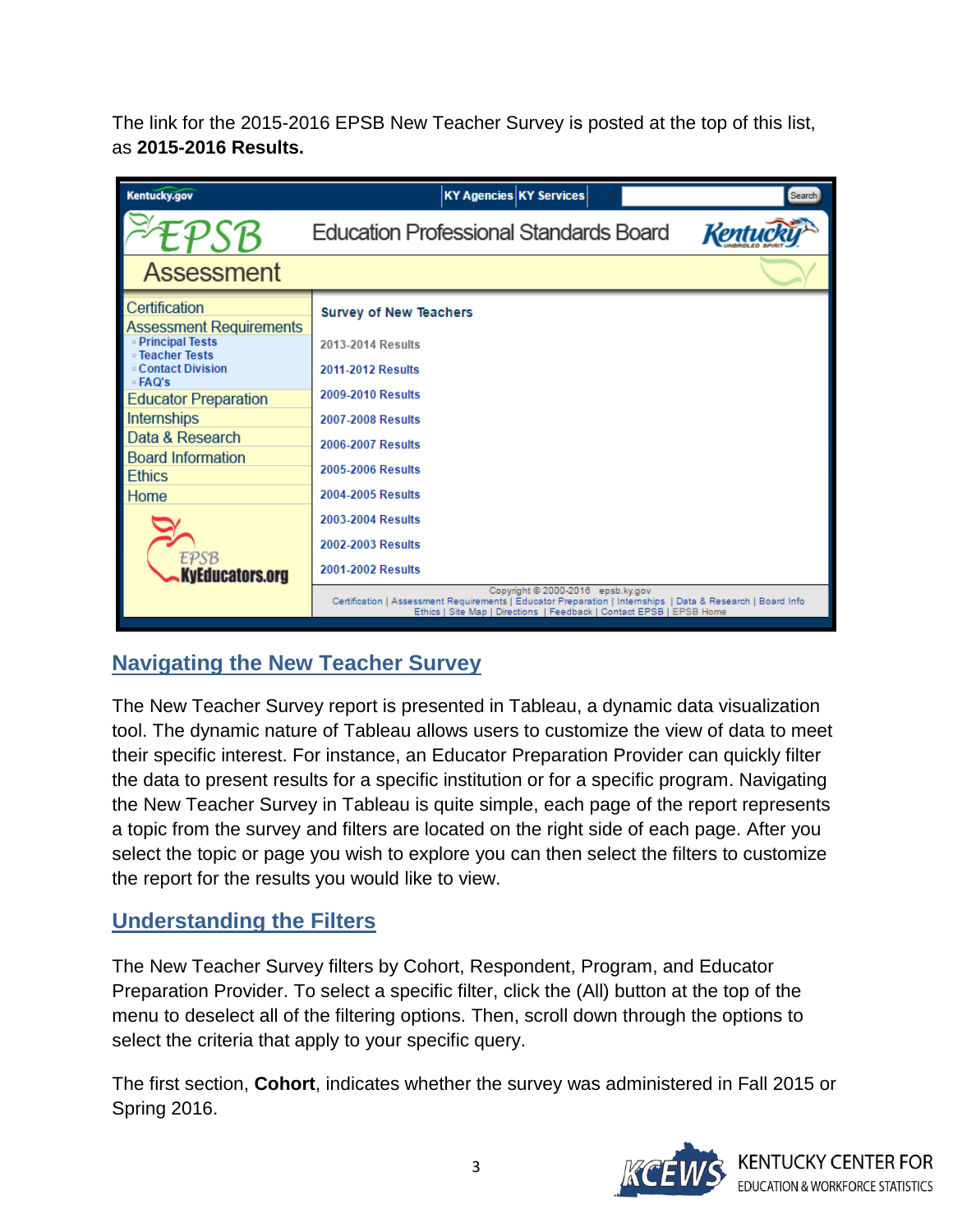The next section, **Respondent**, indicates the role of the person responding to the survey. There are five different respondent types:

Principal - The school administrator who oversees teachers and students.

Resource Teacher - A currently employed certified teacher who is serving as a mentor for the intern.

Cooperating Teacher - A currently employed certified teacher who is serving as a mentor to a student teacher during that students' practicum.

Intern - A teacher with a Statement of Eligibility who is participating in the Kentucky Internship Program and who is currently interning at an accredited public or private school.

Student Teacher - A student who is currently enrolled in an Educator Preparation Program and working in a school classroom for completion of his or her practicum/teacher training requirement.

Only principals, cooperating teachers, and student teachers took the New Teacher Survey during Fall 2015. All five respondent types took the survey during Spring 2016. This is because the resource teacher and the intern spend the entire year together. The cooperating teacher and student teacher spend no more than one semester together.

The **Program** indicates the academic program in which the student teacher or intern was enrolled at their respective institution, or the specific certification that was pursued at said institution.

The **Educator Preparation Provider** (or EPP) is the university or college where the student teacher or intern received their teacher training.

# **Implementation of State Standards**

The first topic of this report is titled Implementation of State Standards. Principals, resource teachers, and cooperating teachers were asked to rate the interns' and student teachers' preparedness to teach in Kentucky, according to the 10 Kentucky Teacher Standards, Title II requirements, and Common Core implementation requirements. Interns and student teachers used the same criteria to rate how well the Educator Preparation Provider prepared them to teach in Kentucky. The respondents were asked to rank the standards on a four point scale: Excellent, Good, Fair, and Poor.



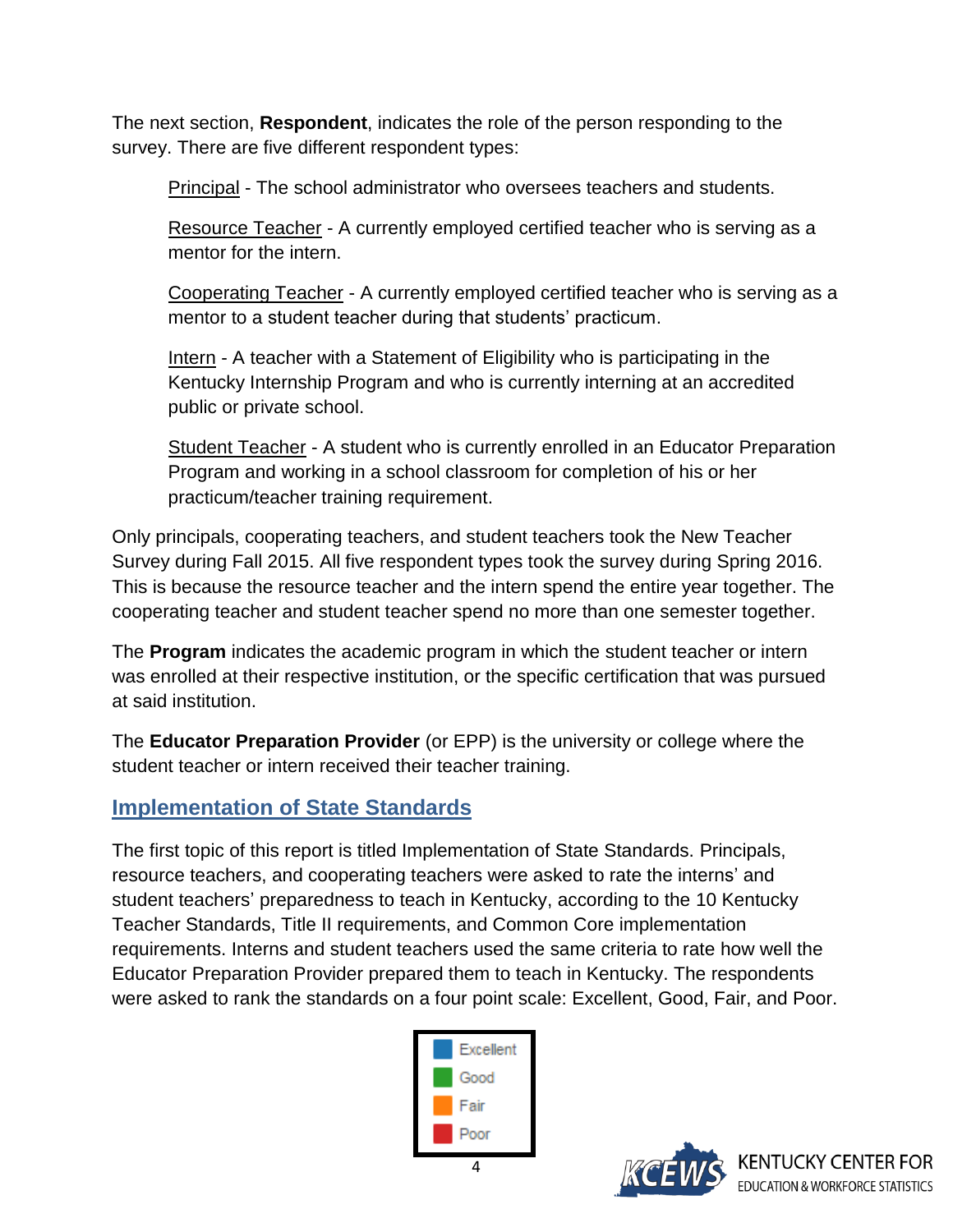On the top of the dashboard, there are several pie charts. The first pie chart shows the statewide average for all responses to the New Teacher Survey. The adjacent pie charts display the average responses by Educator Preparation Provider (EPP).



The mid-section features the answers to individual items, rather than the aggregate sums that appear in the pie charts. The Description of Standard indicates the overarching standard that is being reflected by the individual question.

| <b>Standard</b>                                                                           | Question                                                                                              |     |     |
|-------------------------------------------------------------------------------------------|-------------------------------------------------------------------------------------------------------|-----|-----|
| <b>Standard 1: The Teacher</b><br><b>Demonstrates Applied</b><br><b>Content Knowledge</b> | Student/intern teacher communicates concepts, processes, and knowledge.                               | 39% | 57% |
|                                                                                           | Student/intern teacher connects content to life experiences of students.                              | 42% | 51% |
|                                                                                           | Student/intern teacher demonstrates instructional strategies that are appropriate for content and con | 39% | 55% |
|                                                                                           | Student/intern teacher quides students to understand content from various perspectives.               | 44% | 48% |
|                                                                                           | Student/intern teacher identifies and addresses students' misconceptions of content.                  | 46% | 45% |

The data are aggregated to show the percentage of respondents that replied to that particular question. If you hover over the bar graph, you will get further detail about the number of respondents that replied to that question.

# **Navigating Sub-Reports**

The second portion of this report features further detailed information about the respondents of the New Teacher Survey, as well as observations about the training provided by the Educator Preparation Provider. The information in this report is displayed using numerical counts. If you hover over any bar you will get information about the number of respondents for that particular response. On each tab, statewide responses are displayed along with responses from specific Educator Preparation Provider. The top half of each dashboard show the statewide totals (example below), while the bottom half show the information by the Educator Preparation Provider.



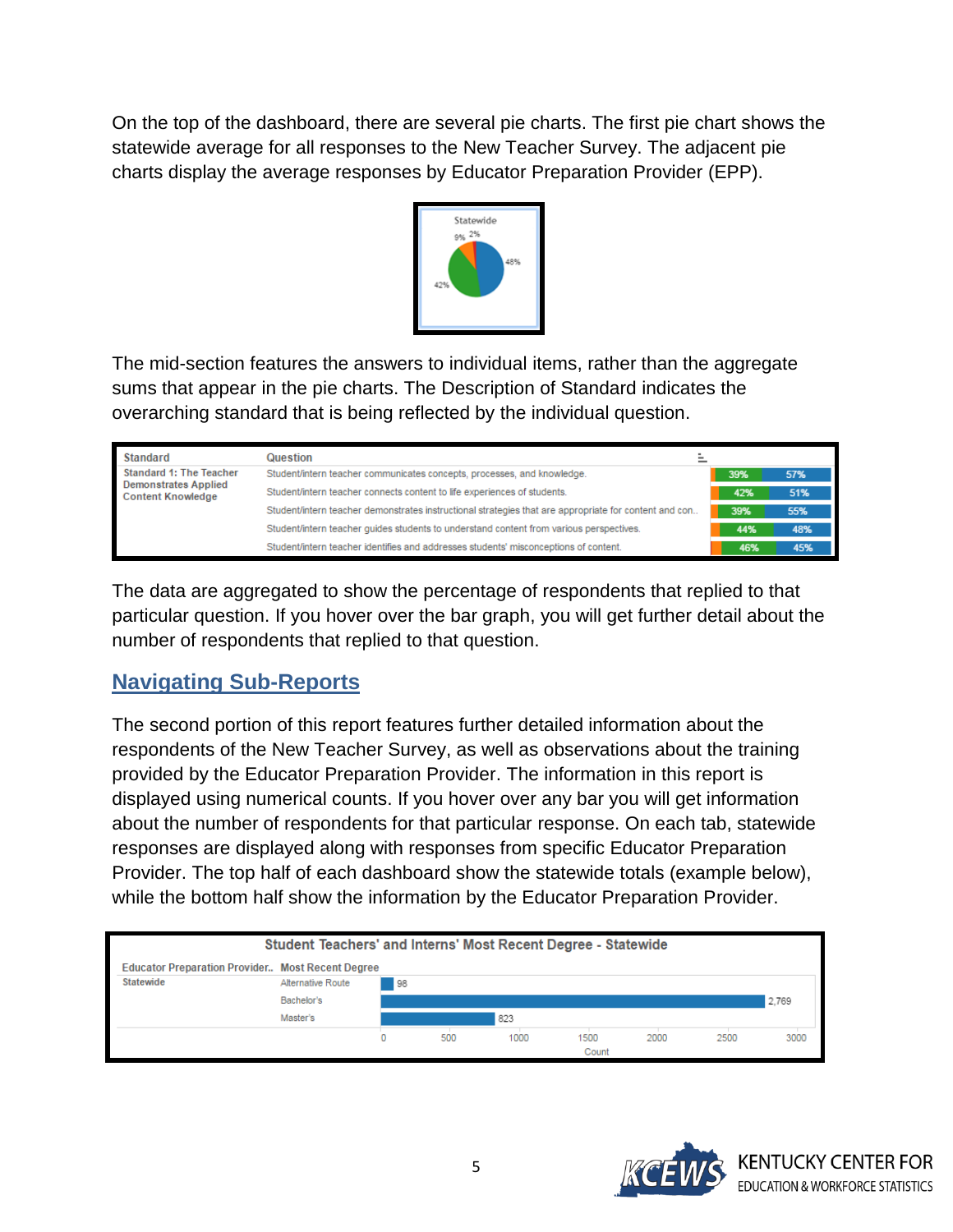The New Teacher Survey included questions regarding the following topics:

Student Teachers' and Interns' Certifications - This topic contains information regarding the respondent's primary and secondary certifications. The principal, resource teacher, and cooperating teacher were asked about the certification area of the interns and/or student teachers.

Most Recent Degree - This topic contains information that indicates the respondent's most recently obtained degree. There are three options: Master's, Bachelor's, and Alternative Route (meaning other types of certification). The principal, resource teacher, and cooperating teacher were asked about the most recent degree of the interns and/or student teachers.

The Grade Level Interns or Student Teachers Currently Teach - This topic shows the grade levels that respondents are currently teaching, and includes the following ranges: All Grade Levels, P-12, Birth-Primary, Primary/Elementary, Middle School, and Secondary Education, with Special Education being a qualifier on each educational tier. The principal, resource teacher, and cooperating teacher were asked about the grade level that the interns and/or student teachers were currently teaching.

The Grade Level Interns or Student Teachers Were Prepared to Teach - This topic displays the grade level that the respondents were trained to teach, and includes the same ranges as before: All Grade Levels, P-12, Birth-Primary, Primary/Elementary, Middle School, and Secondary Education, with Special Education being a qualifier on each educational tier. The principal, resource teacher, and cooperating teacher were asked about what grade level the interns and/or student teachers were prepared to teach.

The Impact of Student Teaching on Student Learning - This topic shows ranges of confidence in teaching abilities from the intern or student teacher. The respondents either ranked their specific level of confidence, or their supervisor (the cooperating teacher, resource teacher and principal) ranked the teaching ability they felt the intern or student teacher possessed. The responses have the following range: Very Confident, Confident, Somewhat Confident, and Not at all Confident.

The Perceived Benefits of Educator Preparation Provider - In this topic, respondents were able to respond open-ended about benefits they felt they received from the Educator Preparation Provider. Some of the benefits respondents listed can be categorized into themes such as content knowledge, hands-on training, and collaboration with peers. This topic, along

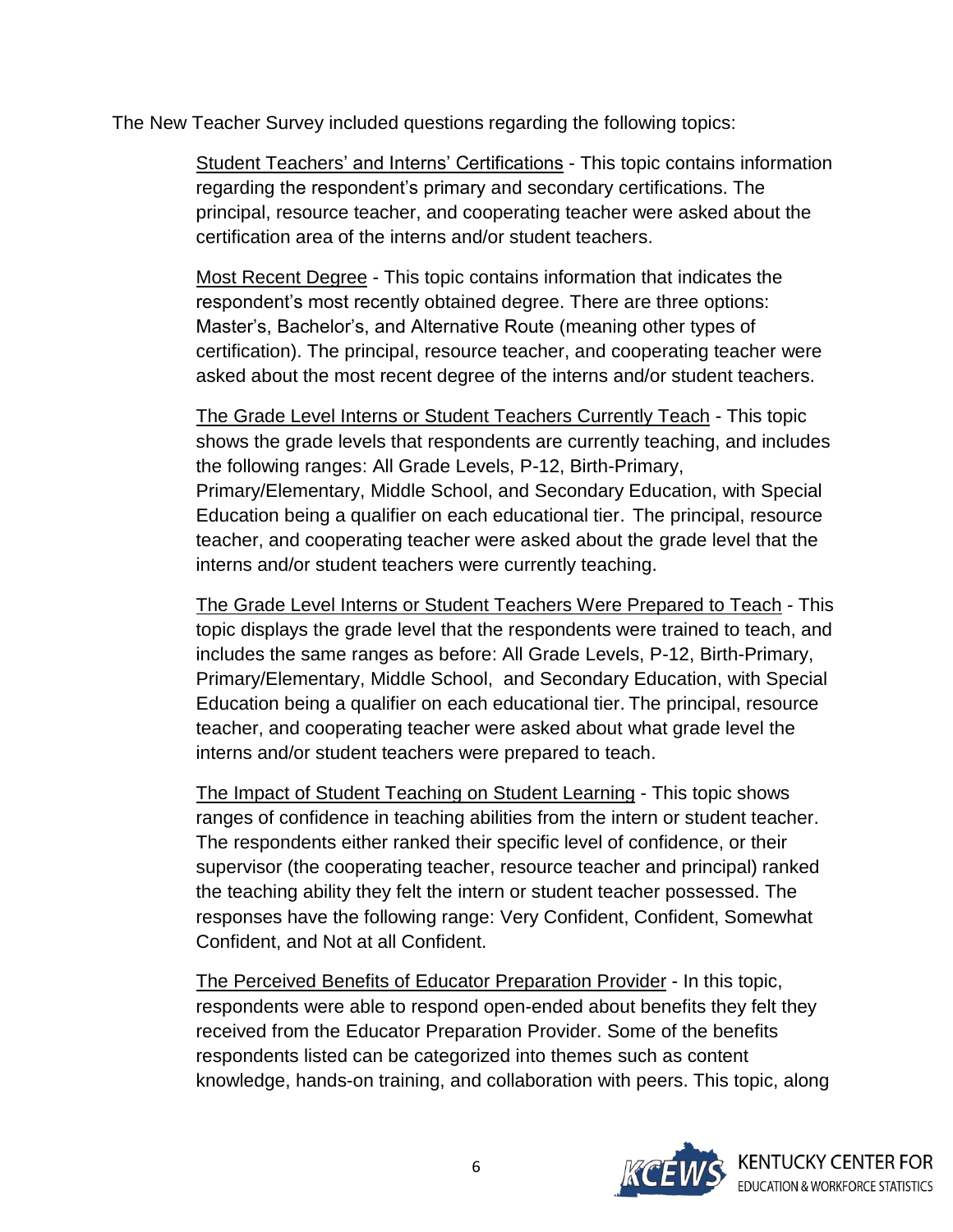with the next two, feature numerical counts organized in colored circles that represent each of the broad categories.

Suggested Changes to Educator Preparation Provider - This topic contains open-ended comments about proposed changes that participants would like to see in their respective programs. Some of the changes respondents listed can be categorized into themes such as more hands-on training, more collaboration, and providing an online component.

Suggested Additional Training Areas - This part of the New Teacher Survey asks if respondents had any suggested additional training areas for their teacher training programs. Some examples of possible options included classroom management, reading strategies, and common core standards.

#### **List of Redactions**

| <b>EPP</b>                    | Respondent                 | <b>Cohort</b>    |
|-------------------------------|----------------------------|------------------|
| Alice Lloyd College           | <b>Cooperating Teacher</b> | <b>Fall 2015</b> |
| Alice Lloyd College           | <b>Cooperating Teacher</b> | Spring 2016      |
| Alice Lloyd College           | Intern                     | Spring 2016      |
| Alice Lloyd College           | Principal                  | <b>Fall 2015</b> |
| Alice Lloyd College           | Principal                  | Spring 2016      |
| Alice Lloyd College           | <b>Student Teacher</b>     | <b>Fall 2015</b> |
| Alice Lloyd College           | <b>Student Teacher</b>     | Spring 2016      |
| <b>Bellarmine University</b>  | Principal                  | <b>Fall 2015</b> |
| <b>Berea College</b>          | Intern                     | Spring 2016      |
| <b>Berea College</b>          | Principal                  | <b>Fall 2015</b> |
| <b>Berea College</b>          | <b>Resource Teacher</b>    | Spring 2016      |
| <b>Berea College</b>          | <b>Student Teacher</b>     | Spring 2016      |
| <b>Brescia University</b>     | <b>Cooperating Teacher</b> | <b>Fall 2015</b> |
| <b>Brescia University</b>     | Intern                     | Spring 2016      |
| <b>Brescia University</b>     | <b>Resource Teacher</b>    | Spring 2016      |
| <b>Brescia University</b>     | <b>Student Teacher</b>     | <b>Fall 2015</b> |
| <b>Brescia University</b>     | <b>Student Teacher</b>     | Spring 2016      |
| Campbellsville University     | Principal                  | <b>Fall 2015</b> |
| Centre College                | Intern                     | Spring 2016      |
| Centre College                | <b>Resource Teacher</b>    | Spring 2016      |
| Georgetown College            | <b>Cooperating Teacher</b> | Spring 2016      |
| Georgetown College            | Principal                  | <b>Fall 2015</b> |
| Georgetown College            | <b>Student Teacher</b>     | Spring 2016      |
| <b>JCPS ACES</b>              | Intern                     | Spring 2016      |
| <b>JCPS ACES</b>              | <b>Resource Teacher</b>    | Spring 2016      |
| Kentucky Christian University | Intern                     | Spring 2016      |
| Kentucky Christian University | Principal                  | <b>Fall 2015</b> |
| Kentucky Christian University | Resource Teacher           | Spring 2016      |
| Kentucky State University     | <b>Cooperating Teacher</b> | <b>Fall 2015</b> |

The following reports were redacted because there were fewer than 5 responses: